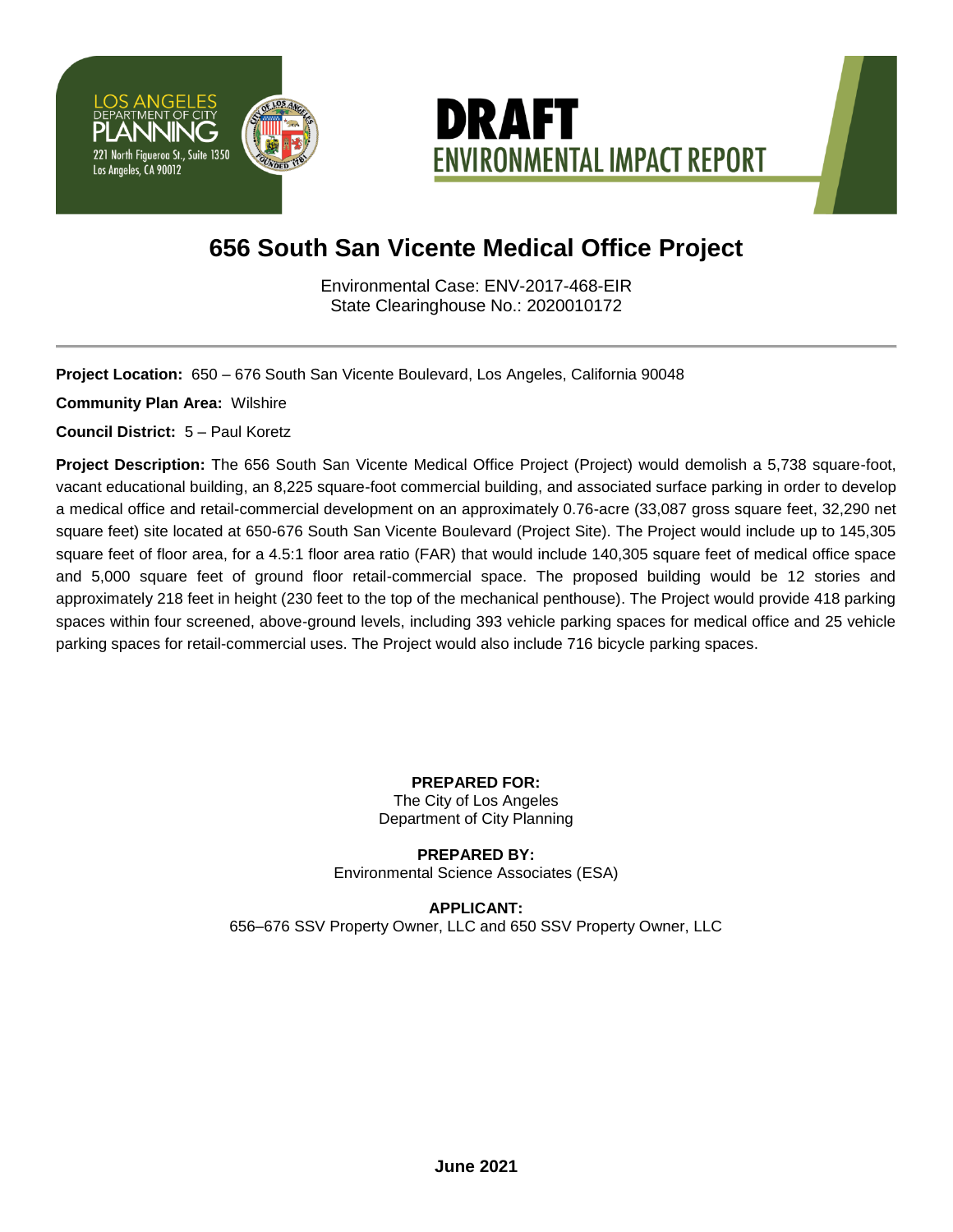# **TABLE OF CONTENTS**

# 656 South San Vicente Medical Office Project Draft Environmental Impact Report

|                    | Page                                                                                                                                                                                                                               |
|--------------------|------------------------------------------------------------------------------------------------------------------------------------------------------------------------------------------------------------------------------------|
|                    | 1.<br>2.<br>Draft EIR Focus and Effects Found Not to be Significant S-1<br>3.<br>Existing Project Site Conditions and Project Location  S-5<br>4.<br>5.<br>Areas of Controversy/Issues to Be Resolved  S-6<br>6.<br>7.<br>8.<br>9. |
| <b>Chapter I</b>   | 1.<br>2.<br>3.<br>4.                                                                                                                                                                                                               |
| <b>Chapter II</b>  | 1.<br>2.<br>3.<br>4.<br>5.<br>6.<br>7.                                                                                                                                                                                             |
| <b>Chapter III</b> | 1.<br>2.                                                                                                                                                                                                                           |
| <b>Chapter IV</b>  | Α.<br>1.<br>3.<br><b>B.</b><br>1.<br>3.                                                                                                                                                                                            |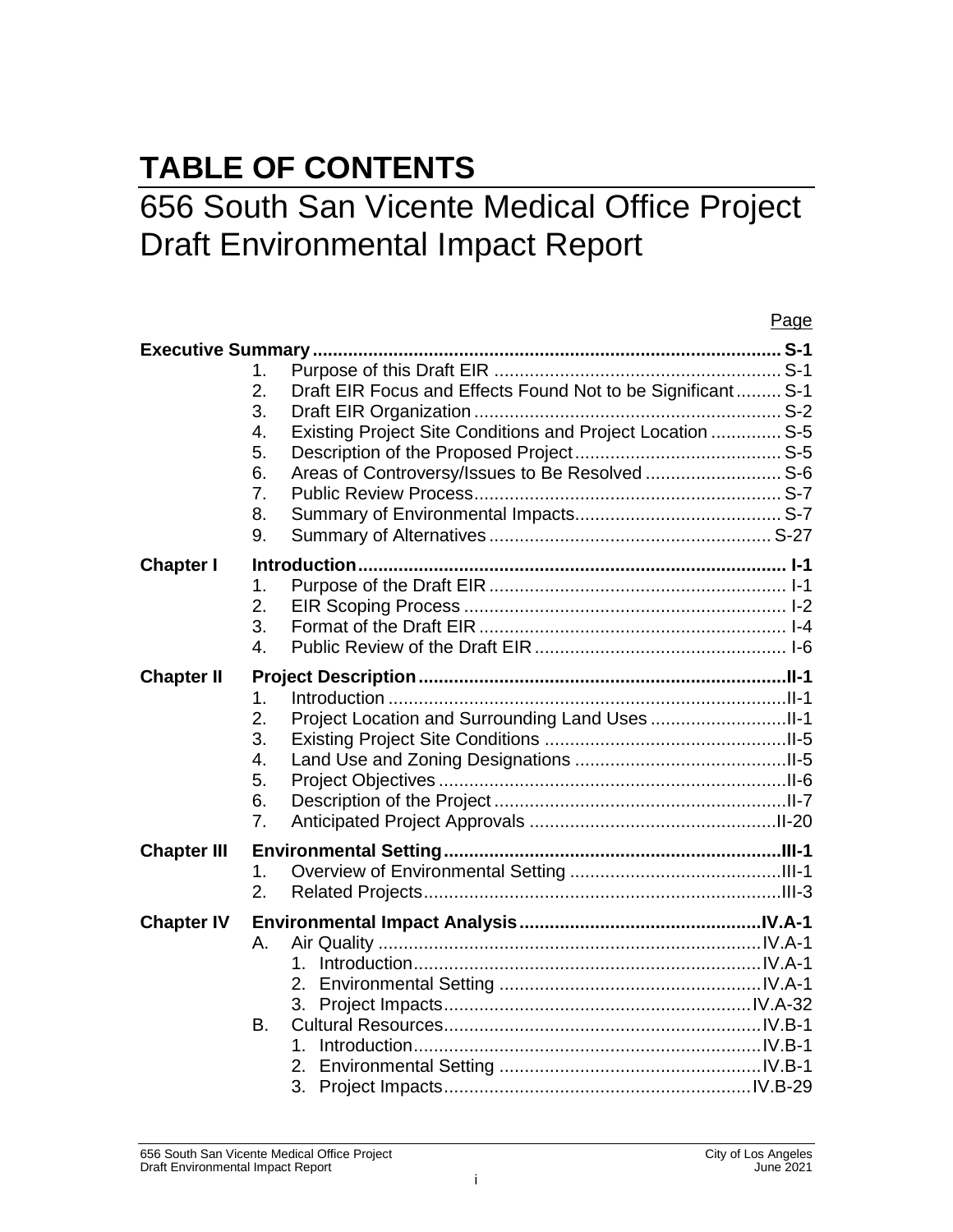|                  | C. |                                                         |  |
|------------------|----|---------------------------------------------------------|--|
|                  |    | 1.                                                      |  |
|                  |    |                                                         |  |
|                  |    |                                                         |  |
|                  | D. |                                                         |  |
|                  |    | 1.                                                      |  |
|                  |    | 2.                                                      |  |
|                  |    | 3.                                                      |  |
|                  | Е. |                                                         |  |
|                  |    | 1.                                                      |  |
|                  |    |                                                         |  |
|                  |    | 3.                                                      |  |
|                  | F. |                                                         |  |
|                  |    | $1_{-}$                                                 |  |
|                  |    |                                                         |  |
|                  |    |                                                         |  |
|                  | G. |                                                         |  |
|                  |    | 1.                                                      |  |
|                  |    |                                                         |  |
|                  |    | 3.                                                      |  |
|                  |    |                                                         |  |
|                  |    | 1.                                                      |  |
|                  |    |                                                         |  |
|                  |    |                                                         |  |
|                  |    |                                                         |  |
|                  |    | 1.                                                      |  |
|                  |    |                                                         |  |
|                  |    | 3.                                                      |  |
|                  | I. |                                                         |  |
|                  |    | 1.                                                      |  |
|                  |    | $2_{-}$                                                 |  |
|                  |    | 3.                                                      |  |
|                  | J. |                                                         |  |
|                  |    |                                                         |  |
|                  |    |                                                         |  |
|                  |    | 3.                                                      |  |
|                  |    |                                                         |  |
| <b>Chapter V</b> |    |                                                         |  |
|                  | 1. |                                                         |  |
|                  | 2. |                                                         |  |
|                  | 3. | Overview of Alternatives Selected for Analysis  V-3     |  |
|                  | 4. | Alternatives Considered and Rejected as Infeasible  V-6 |  |
|                  | 5. |                                                         |  |
|                  | 6. |                                                         |  |
|                  | 7. |                                                         |  |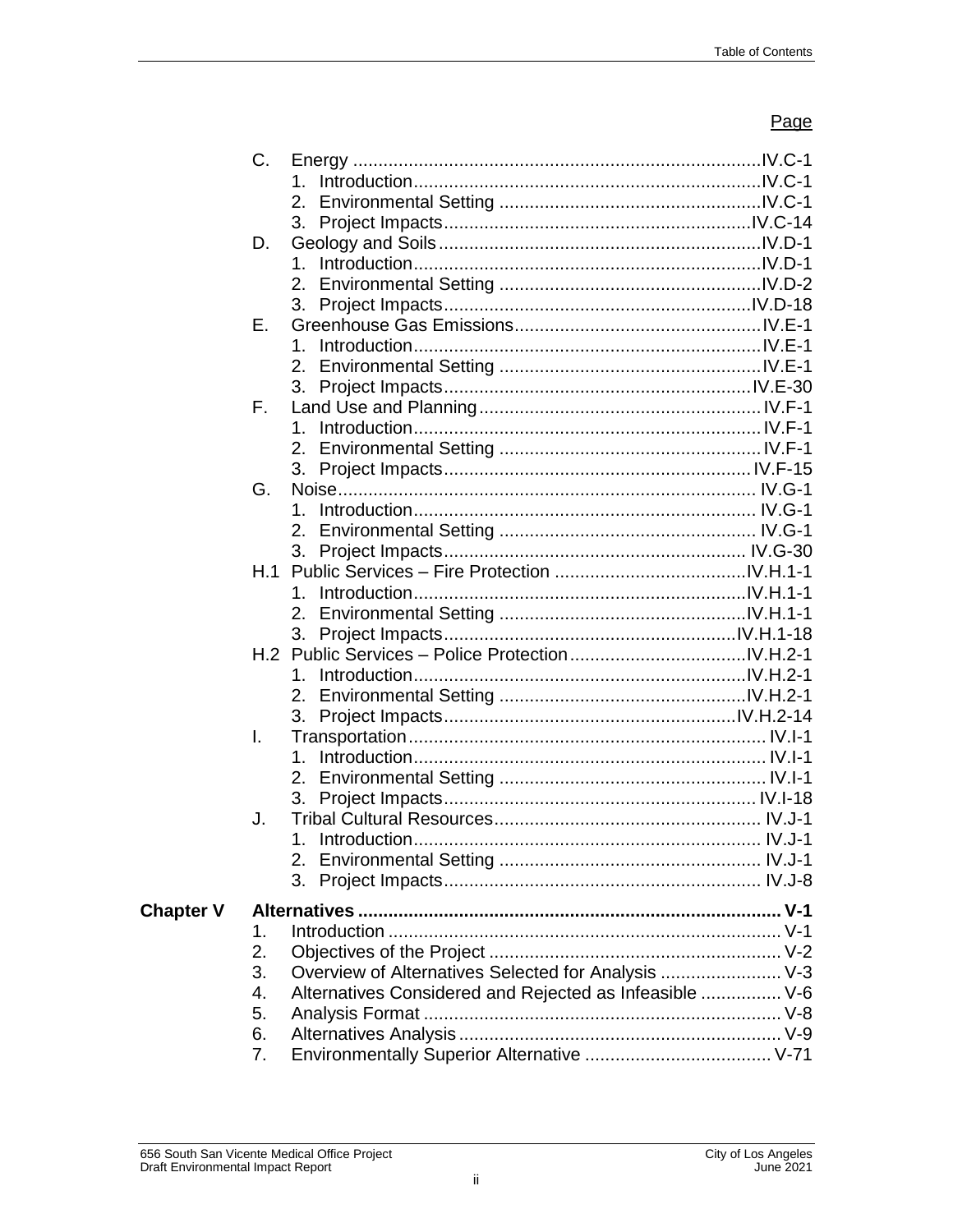| <b>Chapter VI</b>  | 1.<br>Reasons Why the Project Is Being Proposed,<br>2.                                                                                                                                           |  |
|--------------------|--------------------------------------------------------------------------------------------------------------------------------------------------------------------------------------------------|--|
|                    | Notwithstanding Significant Unavoidable Impacts  VI-3<br>Significant Irreversible Environmental Changes VI-5<br>3.<br>4.<br>Potential Secondary Effects of Mitigation Measures  VI-8<br>5.<br>6. |  |
| <b>Chapter VII</b> |                                                                                                                                                                                                  |  |
|                    | <b>Chapter VIII List of EIR Preparers and Organizations and Persons</b><br>1.<br>2.<br>Environmental Impact Report Preparation  VIII-1<br>3.                                                     |  |

4. Agencies Consulted .............................................................. VIII-4

# **Appendices**

- A. Notice of Preparation (NOP), Initial Study, Scoping Meeting Materials, and NOP and Scoping Meeting Comments
	- A-1 NOP
	- A-2 Initial Study and Appendices
	- A-3 Scoping Meeting Materials
	- A-4 NOP and Scoping Meeting Comments
- B. Air Quality and Greenhouse Gas Technical Appendix
- C. Historic Resources Assessment
- D. Cultural Resources Assessment
- E. Energy Calculations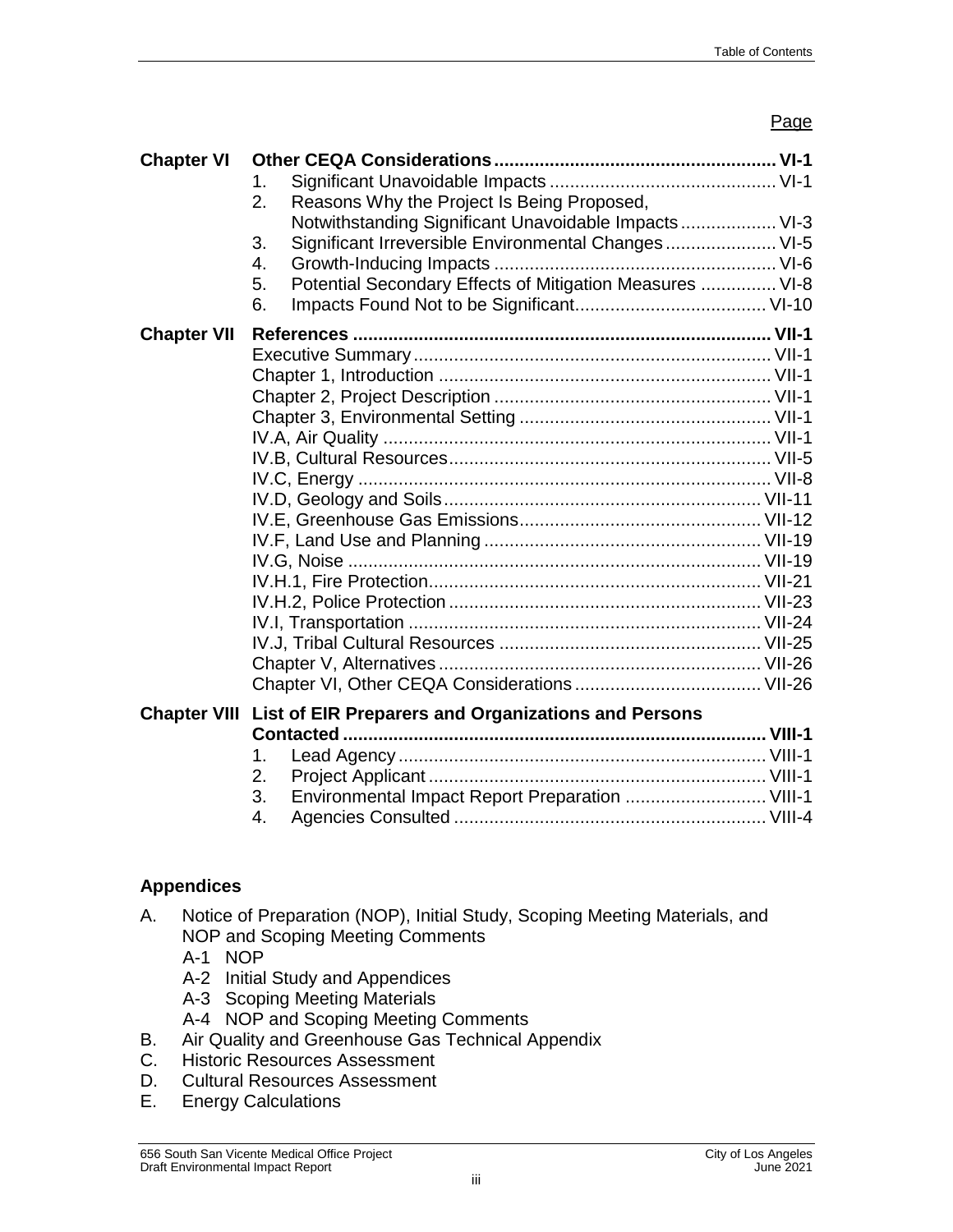- F. Geotechnical Investigation
- G. Land Use Plans and Policies: Project Consistency Tables
- H. Noise Analysis
- I. Public Service Letters
	- I-1 Los Angeles Fire Department Correspondence
	- I-2 Los Angeles Police Department Correspondence
- J. Transportation Analysis
	- J-1 Traffic Assessment
	- J-2 LADOT Correspondence Approving the Transportation Assessment
- K. Tribal Cultural Resources Correspondence
	- K-1 AB 52 Notification Letters
	- K-2 AB 52 Response Letters and Evidence

#### **List of Figures**

| $II-1$     |                                                                      |  |
|------------|----------------------------------------------------------------------|--|
| $II-2$     |                                                                      |  |
| $II-3$     |                                                                      |  |
| $II - 4$   |                                                                      |  |
| $II-5$     |                                                                      |  |
| $II-6$     |                                                                      |  |
| $II-7$     |                                                                      |  |
| $II-8$     |                                                                      |  |
| $II-9$     |                                                                      |  |
| $III-1$    |                                                                      |  |
| $IV.A-1$   | Boundaries of the South Coast Air Quality Management District IV.A-3 |  |
| $IV.A-2$   | Sensitive Receptor Locations Nearest to the Project Site IV.A-31     |  |
| $IV.F-1$   |                                                                      |  |
| $IV.F-2$   |                                                                      |  |
| $IV.G-1$   |                                                                      |  |
| $IV.G-2$   |                                                                      |  |
| $IV.G-3$   | Noise-Sensitive Receptors and Noise Measurement Locations  IV.G-22   |  |
| $IV.G-4$   |                                                                      |  |
| $IV.H.1-1$ |                                                                      |  |
| $IV.H.2-1$ |                                                                      |  |
| $IV.I-1$   |                                                                      |  |
| $IV.I-2$   |                                                                      |  |
| $V-1$      |                                                                      |  |
| $V-2$      |                                                                      |  |
| $V-3$      | Site Plan and Building Massing for Alternative 4  V-54               |  |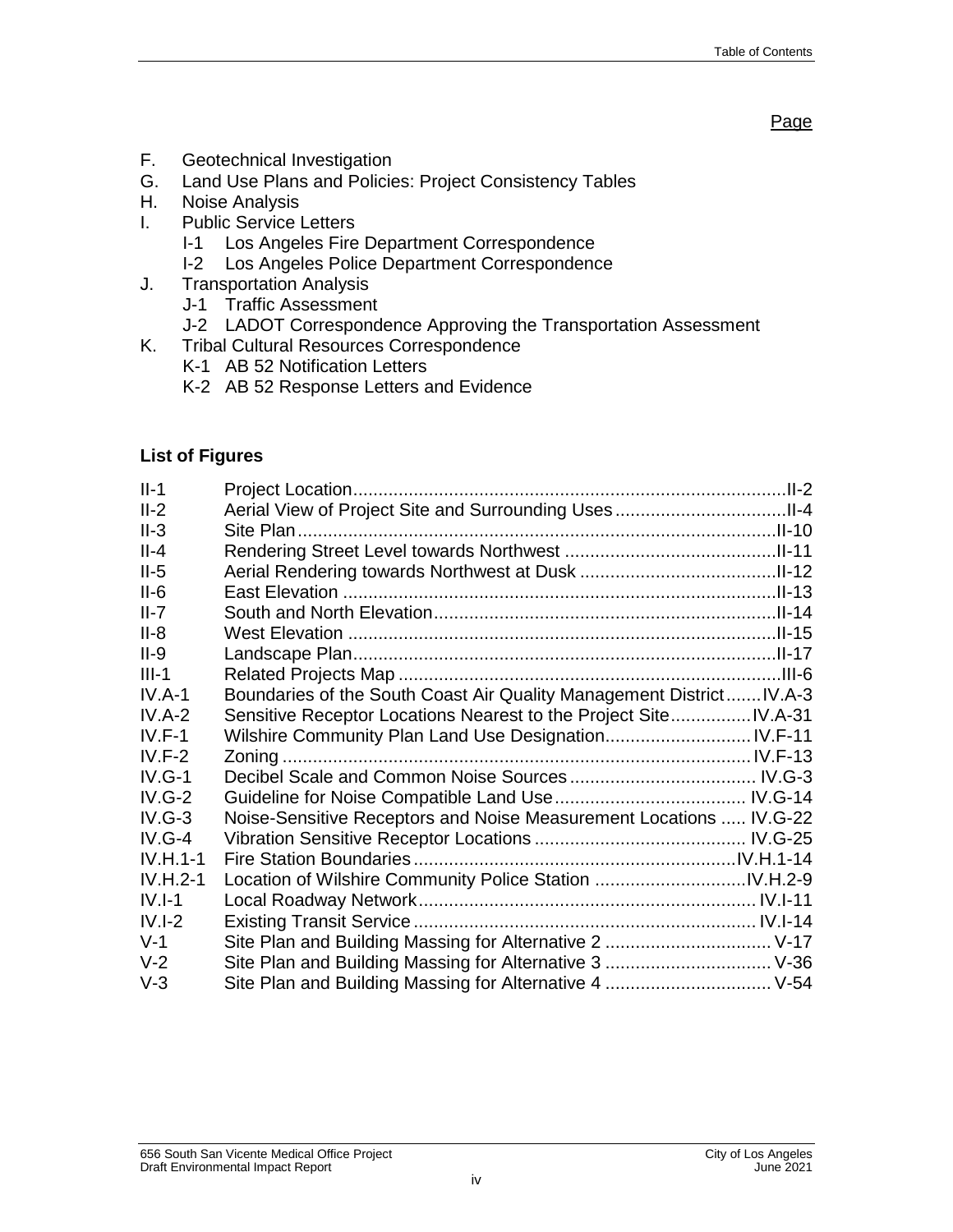# **List of Tables**

| $ES-1$    | Summary of Project Impacts, Project Design Features, and              |  |
|-----------|-----------------------------------------------------------------------|--|
| $II-1$    |                                                                       |  |
| $III-1$   |                                                                       |  |
| $IV.A-1$  |                                                                       |  |
| $IV.A-2$  | South Coast Air Basin Attainment Status (Los Angeles County)  IV.A-24 |  |
| $IV.A-3$  |                                                                       |  |
| $IV.A-4$  |                                                                       |  |
|           | <b>Estimated Existing Site Regional Operational Emissions</b>         |  |
|           |                                                                       |  |
| $IV.A-5$  | SCAQMD Regional Emissions Thresholds (pounds per day)  IV.A-34        |  |
| $IV.A-6$  | <b>Estimated Maximum Regional Construction Emissions (pounds</b>      |  |
|           |                                                                       |  |
| $IV.A-7$  | Estimated Maximum Regional Operational Emissions (pounds              |  |
|           |                                                                       |  |
| $IV.A-8$  | <b>Estimated Maximum Localized Construction Emissions</b>             |  |
|           |                                                                       |  |
| $IV.A-9$  | Estimated Net Maximum Localized Operational Emissions for             |  |
|           |                                                                       |  |
| $IV.A-10$ | <b>Estimated Maximum Localized Construction Emissions</b>             |  |
|           |                                                                       |  |
| $IV.B-1$  | Historical Resources Located within 0.25 miles of the Project         |  |
|           |                                                                       |  |
| $IV.C-1$  | Summary of Energy Use During Project Construction IV.C-20             |  |
| $IV.C-2$  | Summary of Annual Net New Energy Use During Project                   |  |
|           |                                                                       |  |
| $IV.E-1$  | Estimated Greenhouse Gas Emissions Reductions Required by             |  |
|           |                                                                       |  |
| $IV.E-2$  |                                                                       |  |
| $IV.E-3$  | Estimated Existing Project Site Greenhouse Gas Emissions IV.E-26      |  |
| $IV.E-4$  | Consistency with Applicable Climate Change Scoping Plan               |  |
|           |                                                                       |  |
|           |                                                                       |  |
| $IV.E-5$  | Consistency with Applicable SCAG 2020-2045 RTP/SCS                    |  |
|           |                                                                       |  |
| $IV.E-6$  | Comparison of Project Characteristics to Applicable City of Los       |  |
|           | Angeles Green New Deal GHG Emissions Goals and Actions IV.E-70        |  |
| $IV.E-7$  | <b>Estimated Unmitigated Construction Greenhouse Gas</b>              |  |
|           |                                                                       |  |
| $IV.E-8$  | <b>Estimated Unmitigated Operational Greenhouse Gas</b>               |  |
|           |                                                                       |  |
| $IV.G-1$  |                                                                       |  |
| $IV.G-2$  | Groundborne Vibration and Groundborne Noise Impact Criteria           |  |
|           |                                                                       |  |
| $IV.G-3$  | Groundborne Vibration Impact Criteria for Human Annoyance IV.G-15     |  |
| $IV.G-4$  | City of Los Angeles Presumed Ambient Noise Levels IV.G-17             |  |
| $IV.G-5$  | Relevant General Plan Noise Element Objectives and Policies IV.G-18   |  |